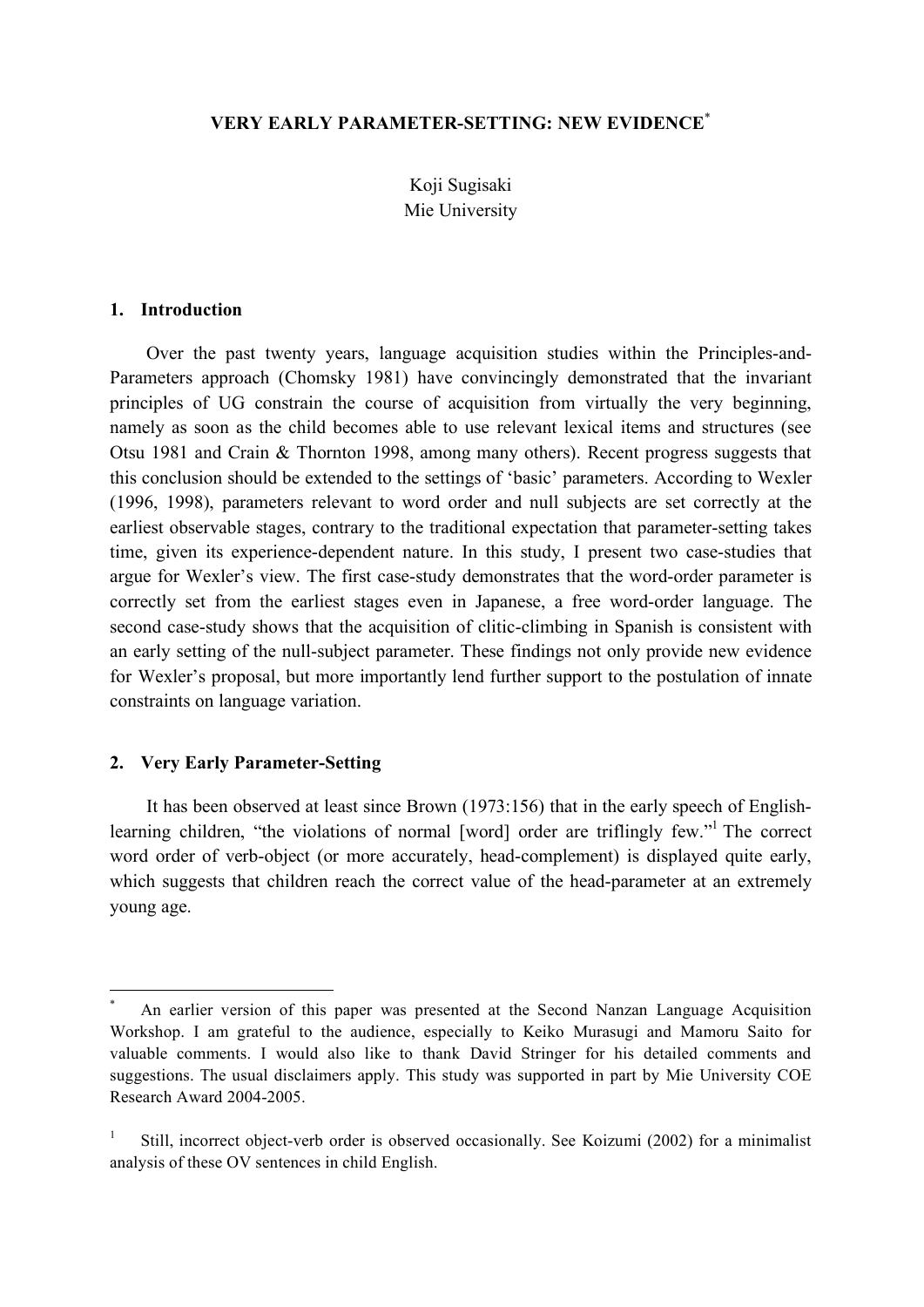The same observation has been made in the acquisition of German. Poeppel & Wexler (1993) report that early child German exhibits a strong correlation between the structural position of the verbs and their finiteness: [+finite] verbs systematically appear in second clausal position, and [-finite] verbs consistently remain in final position, after the object. 2

| (1) | a. Ich                  | have a big |        | hab ein dossesn              |        | Ball.<br>ball | $S-V_{[+fin]}$ -O |                             |
|-----|-------------------------|------------|--------|------------------------------|--------|---------------|-------------------|-----------------------------|
|     | b. Thorsten<br>Thorsten |            | Caesar | $C_{\text{r}}$ (= doll) have | haben. |               | $S-O-V_{f-fin}$   |                             |
|     |                         |            |        |                              |        |               |                   | (Poeppel & Wexler 1993:5-6) |

Under the assumption that [-finite] verbs occupy their base-generated position, sentences like (1b) show that child German has the underlying object-verb order, the basic word order of German that can be detected in subordinate clauses in the case of adult grammar. Again, the data from child German suggest that the setting of the head-complement parameter is completed quite early.

Going back to the acquisition of English, it is well-known that before or around the age of two, children produce sentences that lack overt subjects, as in (2):

(2) a. See window.

b. Want more apple. (Hyams 1986:63)

The seminal work by Hyams (1986) proposed a grammar-based parametric account for this phenomenon. Based on the observation that the availability of null-subject sentences is a distinctive property of adult Italian and Spanish, Hyams suggested that subject omission in the child's speech follows from the early non-adult-like setting of the null-subject parameter.

However, this parametric account of null subjects ran up against a number of empirical challenges (see e.g. Bloom 1990 and Valian 1991). A compelling argument against this analysis came from the distribution of null subjects in child language. As summarized in Hyams (2001:36), various studies have shown that in a number of non-null-subject languages, there is a strong correlation between the omission of subjects and the expression of finiteness on the verb: In these languages, children's use of null subjects is largely contingent on the use of non-finite main verbs, as exemplified in (3).

| (3) | a. Zahne<br>teeth                | pussen<br>brush-inf. | German      |        |
|-----|----------------------------------|----------------------|-------------|--------|
|     | b. Dormir tout<br>sleep-inf. all |                      | nu<br>naked | French |

 <sup>2</sup> For discussion of why the child grammar permits [-finite] verbs in matrix contexts, see e.g. Hoekstra & Hyams (1998), Hyams (2001), Rizzi (1993/1994), and Wexler (1994, 1996, 1998).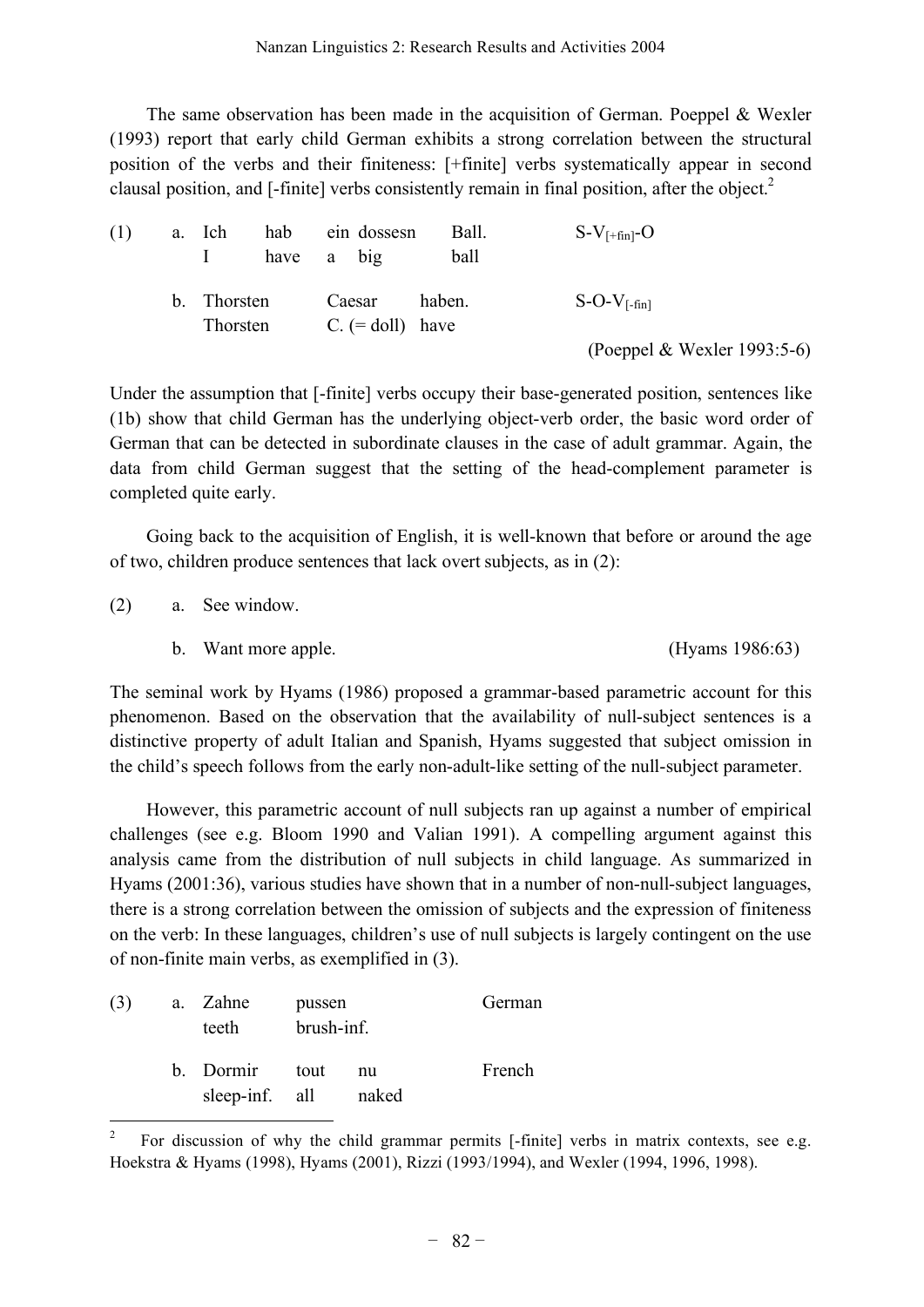|  | c. Niet neus snuiten | Dutch |                    |
|--|----------------------|-------|--------------------|
|  | not nose blow-inf.   |       | (Hyams $2001:36$ ) |

Since finite clauses permit null subjects in adult Italian and Spanish, this observation is directly at odds with the parametric account. In addition, since null subjects are allowed in the subject position of an infinitive even in adult English (and in other non-null-subject languages) as exemplified in (4), the correlation between subject omission and finiteness suggests that null subjects in children's speech stems not from the mis-setting of the nullsubject parameter but from incorrect use of infinitives in root clauses.

(4) I love  $\lceil \cdot \cdot \rceil$  to work in my garden].

These findings concerning the word-order parameter and the null-subject parameter have led Wexler to propose the hypothesis of *Very Early Parameter-Setting* (VEPS):

(5) *Very Early Parameter-Setting* (Wexler 1998:25): Basic parameters are set correctly at the earliest observable stages, that is, at least from the time that the child enters the two-word stage, around 18 months of age.

According to Wexler (1998:29), 'basic parameters' include at least the following:

- (6) a. Word order, e.g. VO versus OV (e.g. Swedish versus German)
	- b. V to I or not (e.g. French versus English)
	- c. V2 or not (e.g. German versus French or English)
	- d. Null subject or not (e.g. Italian versus English or French)

The hypothesis of VEPS is quite stimulating, since it goes against the traditional view (adopted in Hyams 1986) that parameters are set relatively late, only after the child has been exposed to 'sufficient experience'. Yet, whether and to what extent this hypothesis is correct remain important questions. In light of this situation, this study puts VEPS to further empirical tests, by examining (i) the acquisition of basic word-order in Japanese and (ii) the acquisition of clitic-climbing in Spanish.

# **3. Case-Study I: Acquisition of Basic Word-Order in Japanese** 3

## **3.1. VO Sentences in Japanese**

In Japanese, word order is flexible. For example, both SOV and OSV orders are possible for a simple transitive sentence:<sup>4</sup>

<sup>&</sup>lt;sup>3</sup> This section is based on Sugisaki (in press).

<sup>4</sup> For arguments that OSV order is derived from SOV order via movement (scrambling), see Saito (1985) and Nemoto (1999), among many others.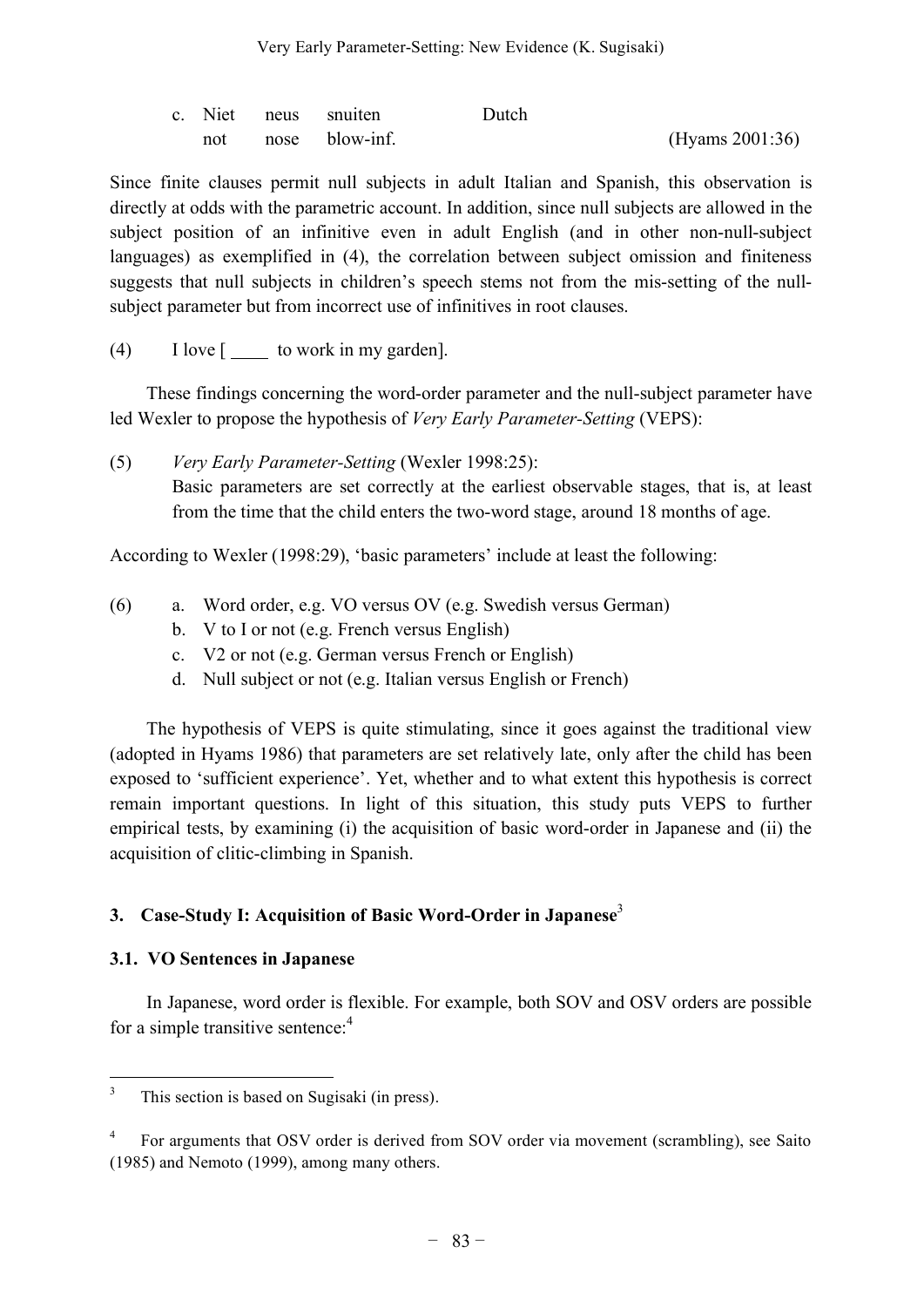| (7) | a. Dylan-ga<br>Dylan-Nom                          | chaahan-o<br>fried rice-Acc ate Excl(amation) | tabeta yo.        |      | <b>SOV</b> |
|-----|---------------------------------------------------|-----------------------------------------------|-------------------|------|------------|
|     | b. Chaahan-o Dylan-ga<br>fried rice-Acc Dylan-Nom |                                               | tabeta yo.<br>ate | Excl | OSV        |
|     | 'Dylan ate fried rice.'                           |                                               |                   |      |            |

In addition, English-like SVO order is available:

| (8) | Dylan-ga  |  | tabeta yo, chaahan-o.   |  |
|-----|-----------|--|-------------------------|--|
|     | Dylan-Nom |  | ate Excl fried rice-Acc |  |

Yet such SVO sentences exhibit various restrictions that do not apply to SOV order. First, SVO order cannot appear in embedded contexts.

| (9) | a. Susan-ga [ Dylan-ga<br>Susan-Nom Dylan-Nom   | chaahan-o<br>fried rice-Acc ate | tabeta to motteiru.<br>$C$ think          |
|-----|-------------------------------------------------|---------------------------------|-------------------------------------------|
|     | b. * Susan-ga [ Dylan-ga<br>Susan-Nom Dylan-Nom | tabeta, chaahan-o<br>ate        | to ] omotteiru.<br>fried rice-Acc C think |

'Susan thinks that Dylan ate fried rice.'

Second, idiom chunks that consist of a verb and an object lose their idiomatic interpretation when the object is located after the verb (Tanaka 2001:575).

| (10) | a.        | Dylan-ga           | hara-o      |      | tateta       | VO.  |
|------|-----------|--------------------|-------------|------|--------------|------|
|      |           | Dylan-Nom          | stomach-Acc |      | set up       | Excl |
|      |           | b.??Dylan-ga       | tateta      | VO,  | hara-o.      |      |
|      | Dylan-Nom |                    | set up      | Excl | stomach-Acc. |      |
|      |           | 'Dylan got upset.' |             |      |              |      |

Third, the SVO order is incompatible with direct-object *wh*-questions, as illustrated in (11).

| (11) | a. Dylan-ga           | nani-o         |                   | tabeta $(no)$ ? <sup>5</sup> |
|------|-----------------------|----------------|-------------------|------------------------------|
|      | Dylan-Nom             | what-Acc ate   |                   |                              |
|      | b. * Dylan-ga         | $tabeta$ (no), |                   | nani-o?                      |
|      | Dylan-Nom             | ate            | $\mathbf{\Omega}$ | what-Acc                     |
|      | 'What did Dylan eat?' |                |                   |                              |

<sup>&</sup>lt;sup>5</sup> The Q-particle *no* can be omitted when the sentence is pronounced with an appropriate question intonation. See Yoshida & Yoshida (1997) for a detailed discussion of Q-particle drop.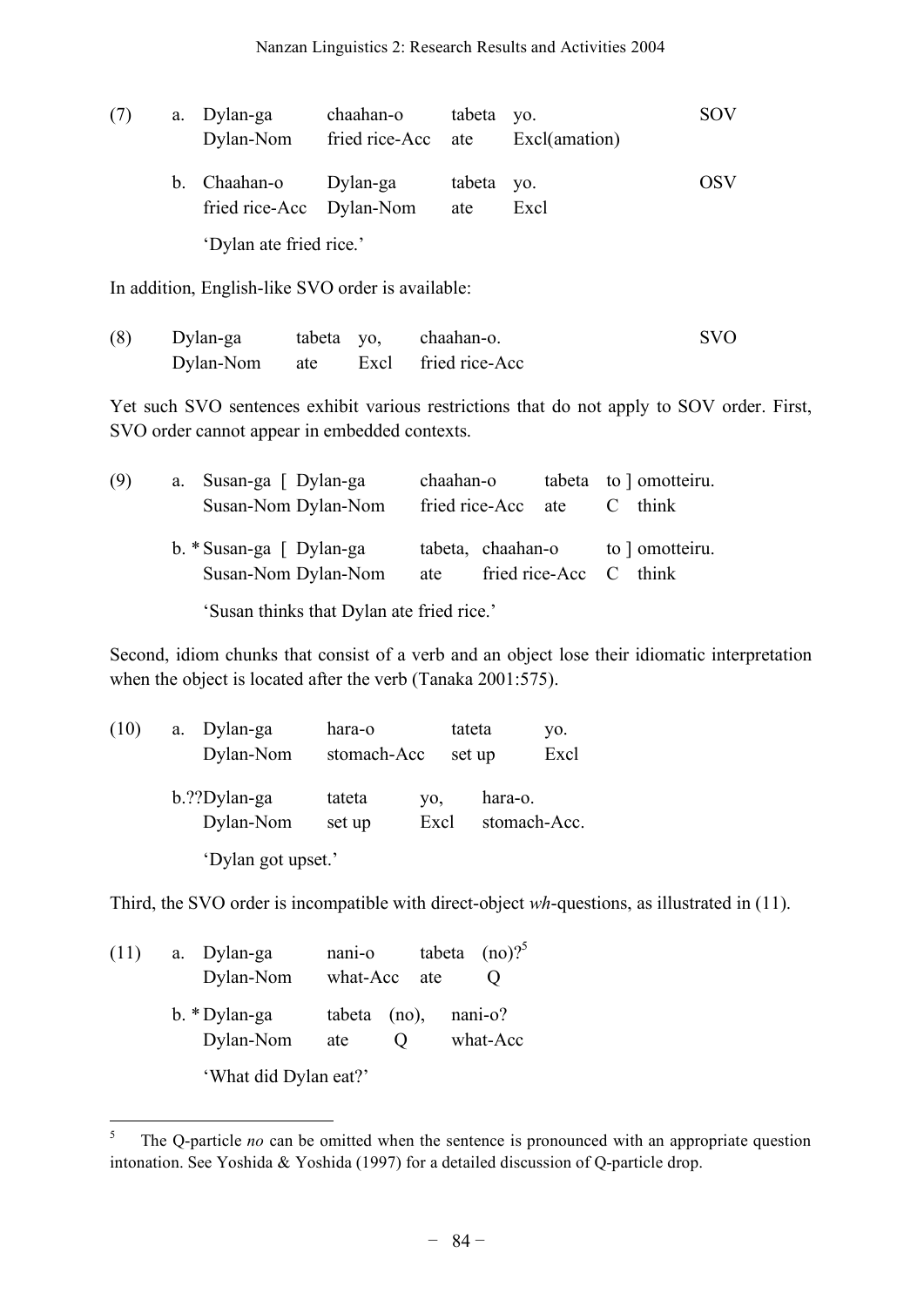The existence of these restrictions on SVO sentences suggests that this is a marked order, derived in some way from the basic SOV order, which has more freedom. In other words, the contrasts exhibited in (9) - (11) indicate that Japanese is an SOV language that takes the headfinal value of the head-complement parameter.

Following Kuno (1978), Tanaka (2001) argues that SVO sentences in Japanese consist of two independent sentences. Under Tanaka's analysis, the first sentence contains *pro* in its object position, and the second sentence undergoes scrambling of the object and deletion of a clausal constituent. Thus, the sentence in (8) is derived in the following manner:

| (12) | Dylan-ga <i>pro</i> tabeta yo, Dylan-ga chaahan-o tabeta yo. |  |                                       |                                                                                    |  |
|------|--------------------------------------------------------------|--|---------------------------------------|------------------------------------------------------------------------------------|--|
|      |                                                              |  | $\downarrow$ scrambling of the object |                                                                                    |  |
|      |                                                              |  |                                       | Dylan-ga <i>pro</i> tabeta yo, chaahan-o <sub>l</sub> [ Dylan-ga $t_1$ tabeta yo]. |  |
|      |                                                              |  | $\downarrow$ deletion                 |                                                                                    |  |
|      | Dylan-ga <i>pro</i> tabeta yo,                               |  |                                       | chaahan-o <sub>1</sub> <del>[Dylan-ga <math>t_1</math>-tabeta yo]</del> .          |  |

The assumption that the object of the first clause is *pro* (and not a trace) is supported by the fact that the gap can be filled with an overt lexical item, as shown in (13) (Tanaka 2001:552).

(13) Dylan-ga sono ryouri-o tabeta yo, chaahan-o. Dylan-Nom that dish-Acc ate Excl fried rice-Acc

'Dylan ate that dish, fried rice.'

Tanaka's (2001) analysis neatly accounts for the three restrictions on SVO sentences discussed above. The incompatibility with embedding illustrated in (9) is explained by whatever rules out the repetition of the subordinate clause:

(14) \* Susan-ga [ Dylan-ga chaahan-o tabeta, Dylan-ga chaahan-o Susan-Nom Dylan-Nom fried rice-Acc ate Dylan-Nom fried rice-Acc tabeta to ] omotteiru. ate C think

'Susan thinks that Dylan ate fried rice, Dylan ate fried rice.'

The loss of idiomatic interpretation with the SVO order stems from *pro* in the first clause. Under Tanaka's analysis, the sentence in (10b) has the following underlying structure:

| (15) | $\begin{bmatrix} s_1 & Dylan-ga \ pro \end{bmatrix}$ tateta |        | $\gamma$ o,                    | $\begin{bmatrix} s_2 \end{bmatrix}$ hara-o <sub>1</sub> |
|------|-------------------------------------------------------------|--------|--------------------------------|---------------------------------------------------------|
|      | Dylan-Nom                                                   | set up | Excl                           | stomach-Acc                                             |
|      | $\leftarrow$ Dylan-ga $t_1$ tateta                          |        | $\rightarrow$ yo $\rightarrow$ |                                                         |
|      | Dylan-Nom                                                   | set up | Excl                           |                                                         |

The first clause in (15) contains an incomplete idiom: The object is an empty pronoun, which cannot constitute an idiom chunk with the verb. The impossibility of direct-object *wh*-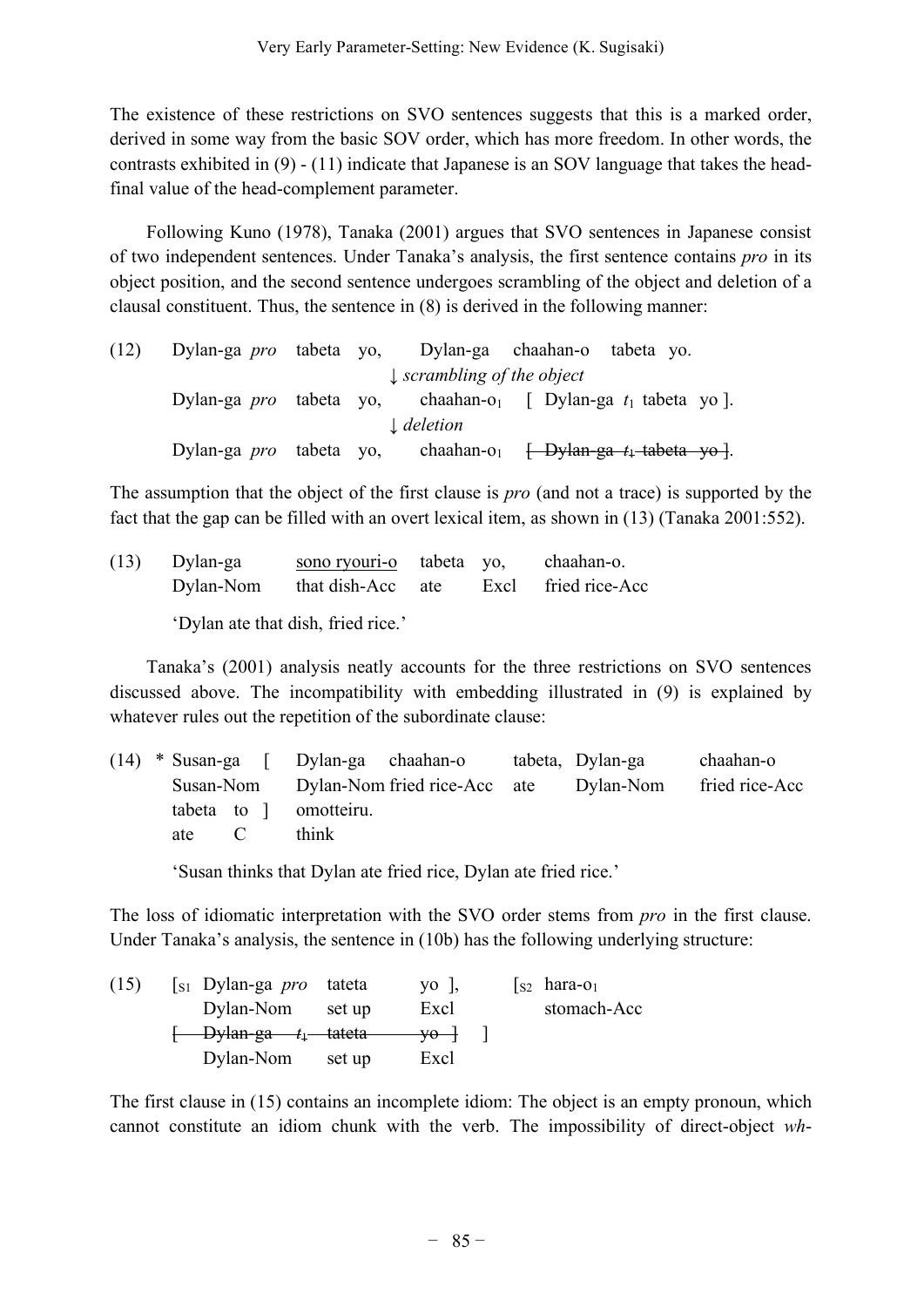questions with SVO also results from this empty pronoun. The underlying structure for (11b) is represented in (16).

| (16) | $\begin{bmatrix} s_1 & Dylan-ga \quad pro \quad \text{tabeta} \end{bmatrix}$ |     | $no$ ,       |               | $\sqrt{2}$ nani-o <sub>1</sub> |
|------|------------------------------------------------------------------------------|-----|--------------|---------------|--------------------------------|
|      | Dylan-Nom                                                                    | ate |              |               | what-Acc                       |
|      | <del>- Dylan-ga t<sub>i</sub> tabeta</del>                                   |     | $-$ no $-$ l | $\frac{1}{2}$ |                                |
|      | Dylan-Nom                                                                    | ate |              |               |                                |

A *wh*-phrase in a question is inherently focused and bears new information. Thus, it cannot be an empty pronoun in S1, making the sentence ungrammatical.

To summarize this section, we have seen that Japanese permits both SOV and SVO orders. Yet, the latter exhibits various restrictions that do not apply to the former, which suggests that the head-final order is the basic one. According to Tanaka (2001), the marked SVO order in fact consists of two separate sentences, the latter of which undergoes scrambling and deletion.

## **3.2. VO Sentences in Child Japanese and Very Early Parameter-Setting**

Japanese-learning children around the age of 2;5 (years;months) sometimes produce utterances that contain VO order. Some examples are provided in (17).

| (17) | a.             | Yomoo,<br>read            | koko.<br>this part | (Aki, 2;7: Miyata 2004a) |
|------|----------------|---------------------------|--------------------|--------------------------|
|      |                | 'Let's read this part.'   |                    |                          |
|      | b.             | Akete,<br>open            | kore.<br>this      | (Ryo 2:5: Miyata 2004b)  |
|      |                | 'Open this.'              |                    |                          |
|      | $\mathbf{c}$ . | Morattekita,<br>got       | kore.<br>this      |                          |
|      |                | $^{\circ}$ (I) got this.' |                    | (Tai 2;2: Miyata 2004c)  |

There are two possible syntactic sources for these VO sentences in child Japanese. One possibility is that the child has already figured out that the target language takes the headfinal value of the head parameter, and that VO sentences are derived in exactly the same way as in the adult grammar (the derivation in (12), under Tanaka's (2001) analysis). This is what is predicted by VEPS, the hypothesis which claims that the word-order parameter is correctly set already at the earliest stages of production. The other possibility, which is consistent with a more traditional view of parameter-setting, is that children are still entertaining both values of the head parameter, and that sentences like those in (17) stem from the head-initial value. If the former possibility is right, then VO sentences in the child's speech should obey the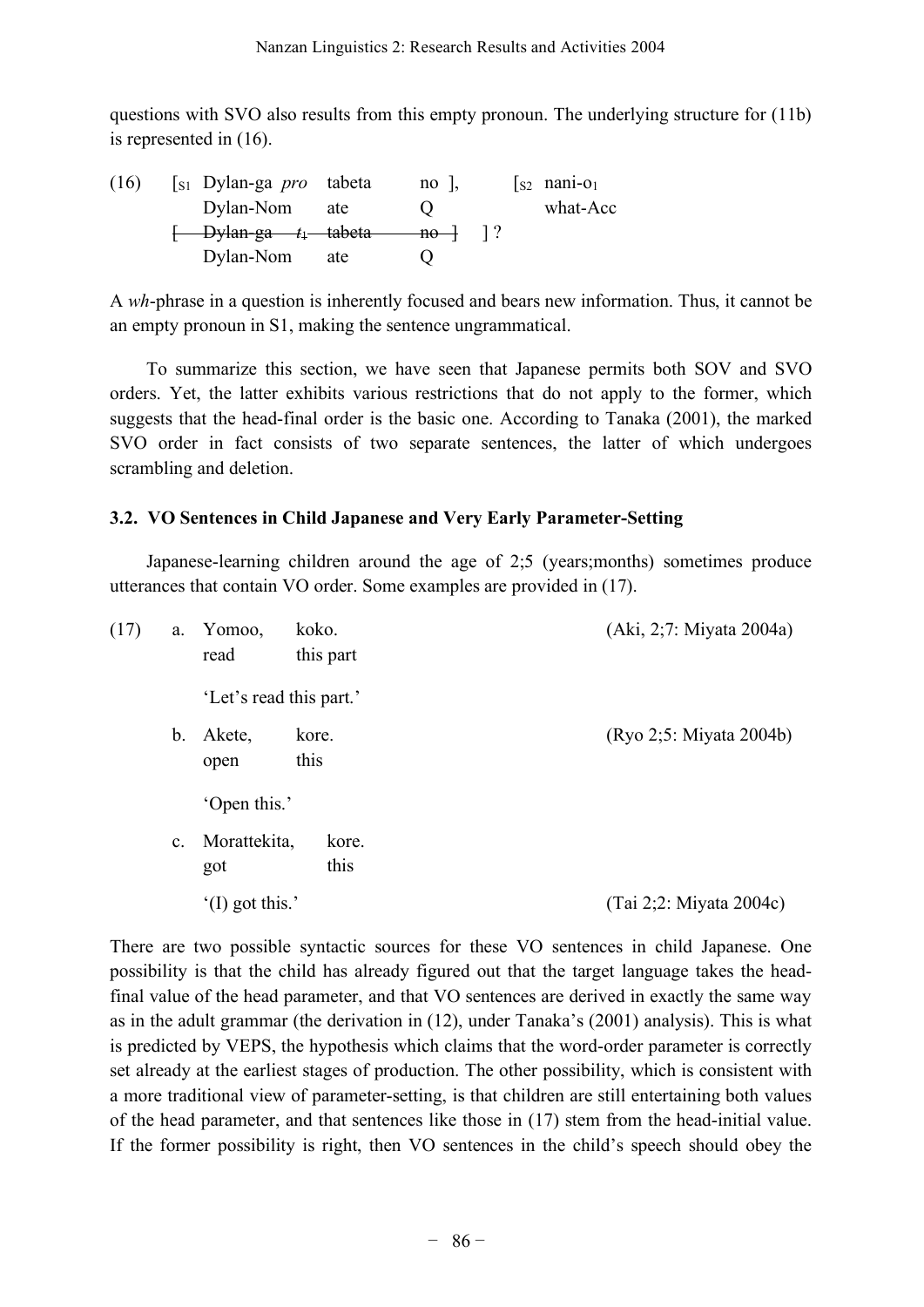constraints on this order discussed in the previous section. On the other hand, if the latter possibility is correct, then OV and VO sentences should have the same syntactic status in the child grammar, and hence VO order should show no restrictions compared to the OV order.

# **3.3. Transcript Analysis**

In order to determine which of the two possibilities discussed in the previous section is correct, I analyzed three longitudinal corpora for Japanese (Miyata 2004a,b,c) from the CHILDES database (MacWhinney 2000), which provide a total sample of more than 48,000 lines of child speech. Since embedded sentences and idiom chunks are extremely rare in early child speech, I focused on the restriction on direct-object *wh*-questions exemplified in (11), repeated here as (18).

| (18) | Dylan-ga<br>a.<br>Dylan-Nom | nani-o<br>what-Acc ate | tabeta $(no)$ ?     |
|------|-----------------------------|------------------------|---------------------|
|      | b. * Dylan-ga<br>Dylan-Nom  | $tabeta$ (no),<br>ate  | nani-o?<br>what-Acc |
|      | 'What did Dylan eat?'       |                        |                     |

Every sentence with either OV order or VO order that appeared after the first clear use of a direct-object *wh*-question was picked out by hand.<sup>6</sup> The corpora I analyzed are summarized in (19), and the results of my analysis are presented in (20). Some actual utterances are given in the Appendix 1.

(19) Corpora analyzed:

| Child      | Age               | $#$ of child utterances | Collected by     |
|------------|-------------------|-------------------------|------------------|
| Aki        | $2:6.15 - 3:0.0$  | 12,415                  | Miyata $(2004a)$ |
| <b>Ryo</b> | $2;4.25 - 3;0.30$ | 5,901                   | Miyata $(2004b)$ |
| Tai        | $1:9.3 - 3:1.29$  | 29,980                  | Miyata $(2004c)$ |

(20) Results of the transcript analysis:

|                                           | Aki   |    | <b>R</b> <sub>v</sub> o |       | Tai   |       |
|-------------------------------------------|-------|----|-------------------------|-------|-------|-------|
|                                           | (S)OV |    | (S)OV                   | (S)VO | (S)OV | (S)VO |
| Total # of utterances                     | 518   | 38 | 252                     | 43    | 1120  | 50    |
| # of direct-object $wh$ -questions        | 185   |    | 40                      |       |       |       |
| $%$ of direct-object <i>wh</i> -questions | 38.7  |    |                         |       |       |       |

 <sup>6</sup> OV and VO sentences include not only sentences that contain a verb and <sup>a</sup> nominal object but also those that contain a verb and a prepositional complement.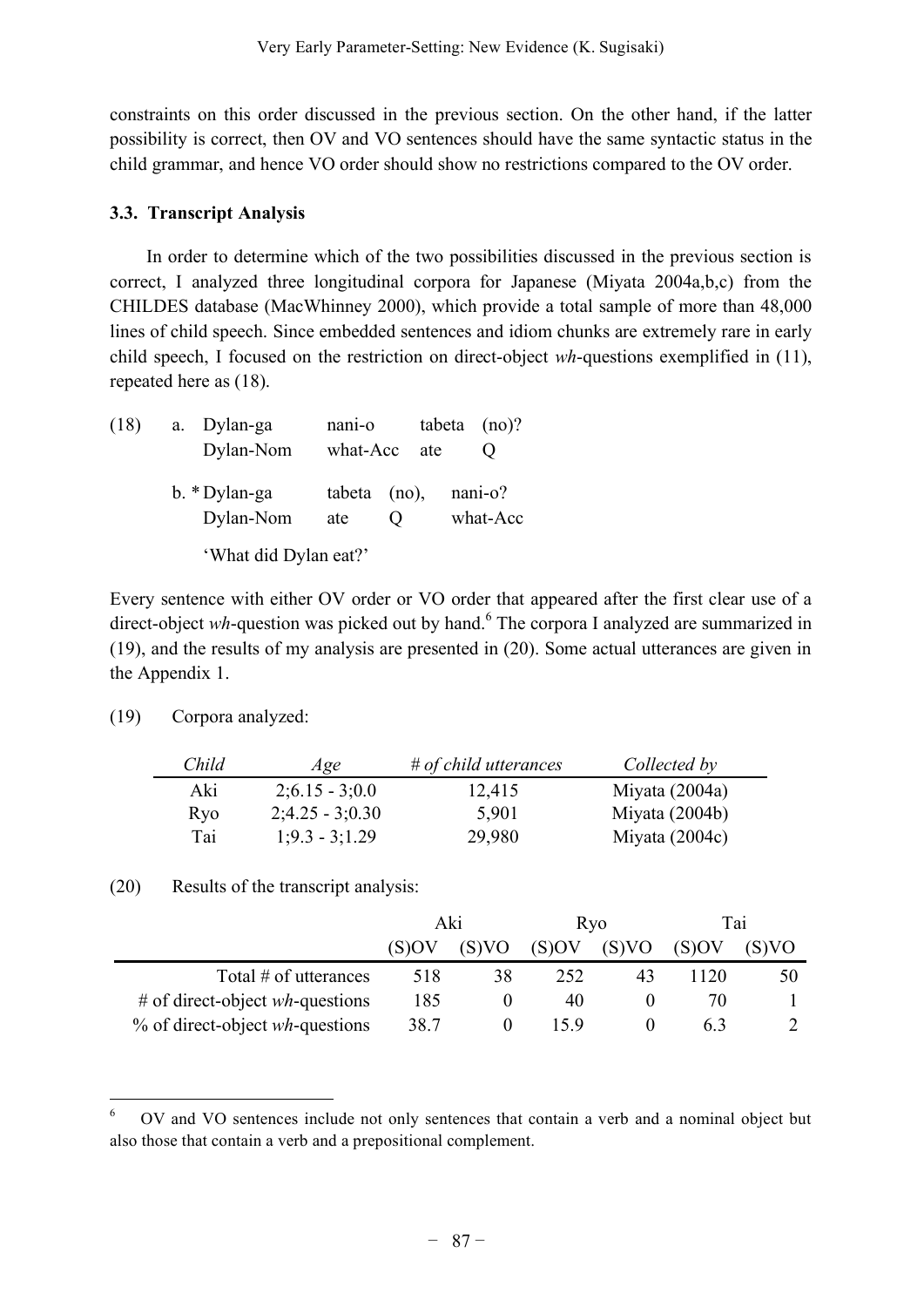All the three children have shown a clear contrast between (S)OV and (S)VO sentences: Both VO sentences and direct-object *wh*-questions occurred reasonably often, but there was only a single (apparent) example of an object *wh*-question with VO order. <sup>7</sup> This contrast suggests that young Japanese-learning children already know that the head-final value is the correct setting, and that VO sentences have the same syntactic basis as for adults. Thus, the acquisition of word order in Japanese provides a new piece of evidence for the recent proposal of VEPS.

## **4. Case-Study II: Acquisition of Clitic-Climbing in Spanish**<sup>8</sup>

## **4.1. Clitic-Climbing and Kayne's (1989) Parametric Proposal**

One of the parametric differences that have been of central interest in the comparative syntax of Romance languages is the possibility of *clitic-climbing*. As illustrated in (21), Spanish permits the pronoun *lo* 'it' to appear as a clitic either (i) on the infinitival verb by which it is selected or (ii) on certain types of matrix verb. The latter option is known as the phenomenon of clitic-climbing. French, in contrast, does not allow this option, as exemplified in  $(22).<sup>9</sup>$ 

| (21) |    | Spanish:            |                        |                        |                      |  |  |  |  |  |
|------|----|---------------------|------------------------|------------------------|----------------------|--|--|--|--|--|
|      | a. | non-climbing:       | Quiero<br>want- $1$ Sg |                        | ver+lo.<br>$see+MSg$ |  |  |  |  |  |
|      |    |                     |                        | 'I want to see it.'    |                      |  |  |  |  |  |
|      |    | b. clitic-climbing: | L <sub>0</sub><br>MSg  | quiero<br>want- $1$ sg | ver.<br>see          |  |  |  |  |  |

 <sup>7</sup> The single apparent example of an object *wh*-question with VO order is given in (i). <sup>A</sup> plausible analysis of this example would be that the child intended to say the sentence in (ii) (which is grammatical in adult Japanese) but mispronounced *dokoka-ni* 'somewhere' as *doko-ni* 'where'.

| (i) | minna<br>everyone      | entered Q | haitta no-ka-na, | doko-ni.<br>where       | (Tai 2; 10.6: file t950216) |
|-----|------------------------|-----------|------------------|-------------------------|-----------------------------|
|     | (ii) minna<br>everyone | entered Q | haitta no-ka-na, | dokoka-ni.<br>somewhere |                             |
|     |                        |           |                  |                         |                             |

'Did everyone enter somewhere?'

<sup>8</sup> This section is based on Rodríguez-Mondoñedo, Snyder & Sugisaki (to appear).

<sup>9</sup> French allows clitic-climbing in very limited environments (specifically, in certain causative constructions). See Kayne (1989) for relevant discussions.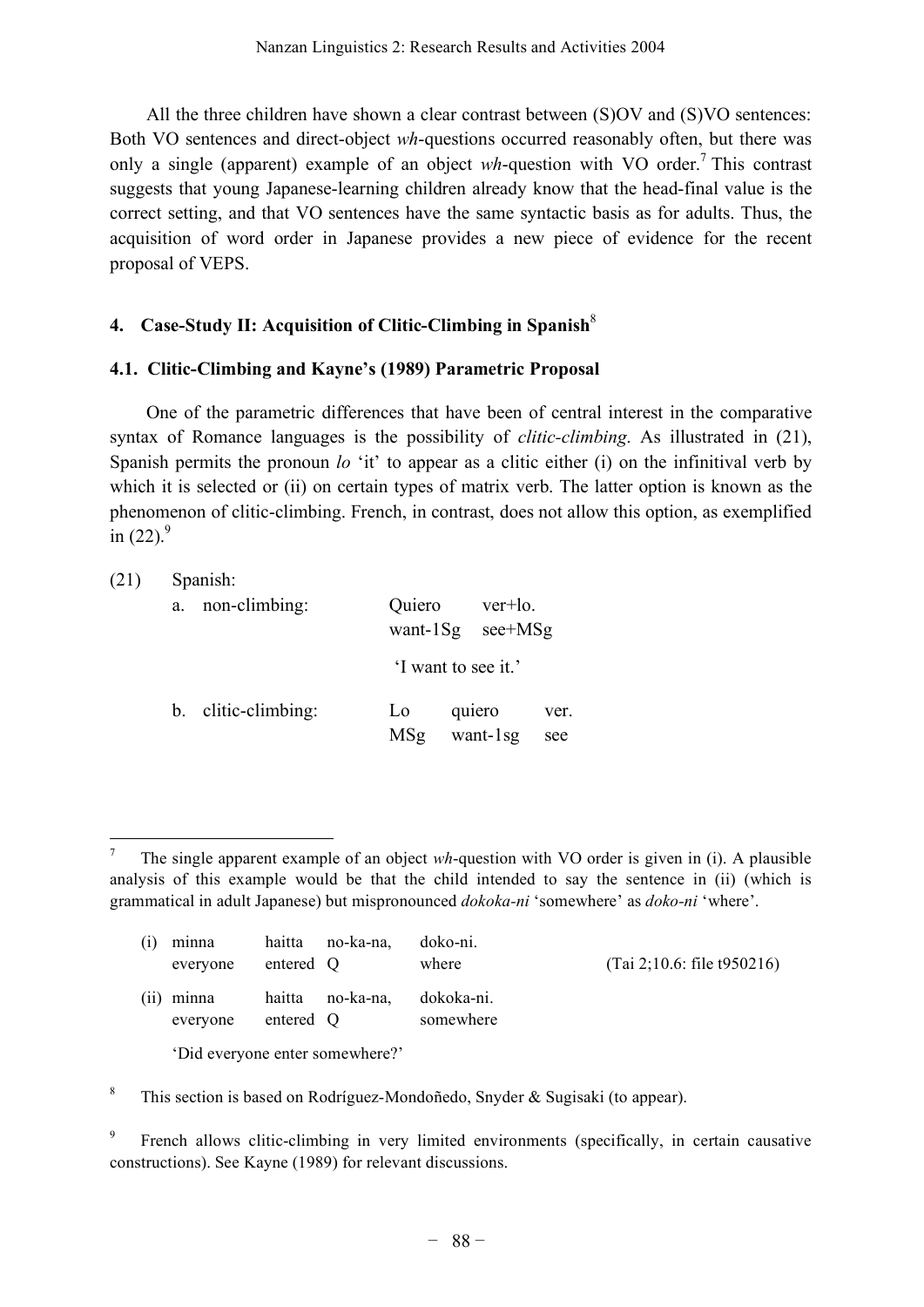| (22) | French:             |  |                     |      |       |  |  |  |  |
|------|---------------------|--|---------------------|------|-------|--|--|--|--|
|      | a. non-climbing:    |  | Je veux le          |      | voir. |  |  |  |  |
|      |                     |  | I want MSg          |      | see   |  |  |  |  |
|      |                     |  | 'I want to see it.' |      |       |  |  |  |  |
|      | b. clitic-climbing: |  | * Je le             | veux | voir. |  |  |  |  |
|      |                     |  | MSg                 | want | see   |  |  |  |  |

Given this intriguing contrast between Spanish and French, a number of syntactic studies have addressed the issue of what parameter is responsible for this difference between these closely-related languages.

Kayne (1989) proposed that the cross-linguistic variation in clitic-climbing is tightly connected to another notable difference between Spanish and French: the possibility of nullsubjects. Spanish permits null subjects by taking the positive value of the null-subject parameter, as shown in (23). In contrast, French takes the negative setting and disallows null subjects, as shown in (24).

| (23) |         | Spanish:<br>a. overt subject: | he is           | Él está                |                | en la escuela.<br>at the school |
|------|---------|-------------------------------|-----------------|------------------------|----------------|---------------------------------|
|      |         |                               |                 | 'He is at the school.' |                |                                 |
|      | $b_{-}$ | null subject:                 |                 | Está<br>1S             |                | en la escuela.<br>at the school |
| (24) |         | French:<br>a. overt subject:  | $\rm{II}$<br>he | est<br>$\overline{1}S$ | $\lambda$ $l'$ | école.<br>at the school         |
|      |         |                               |                 | 'He is at the school.' |                |                                 |
|      | b.      | *<br>null subject:            |                 | Est<br>1S              | à l'<br>at     | école.<br>the school            |

Under Kayne's analysis, the correlation between the availability of clitic-climbing and the licensing of null subjects is obtained in the following way. He postulates that the nullsubject parameter consists of two values, which distinguish between languages with 'strong' INFL and languages with 'weak' INFL.

(25) Null-Subject Parameter: INFL is {strong, weak}.

Spanish selects the 'strong' value, and French takes the 'weak' one. The 'strong' INFL has the following two properties. First, it licenses null subjects in its specifier position. Second, it L-marks its VP complement.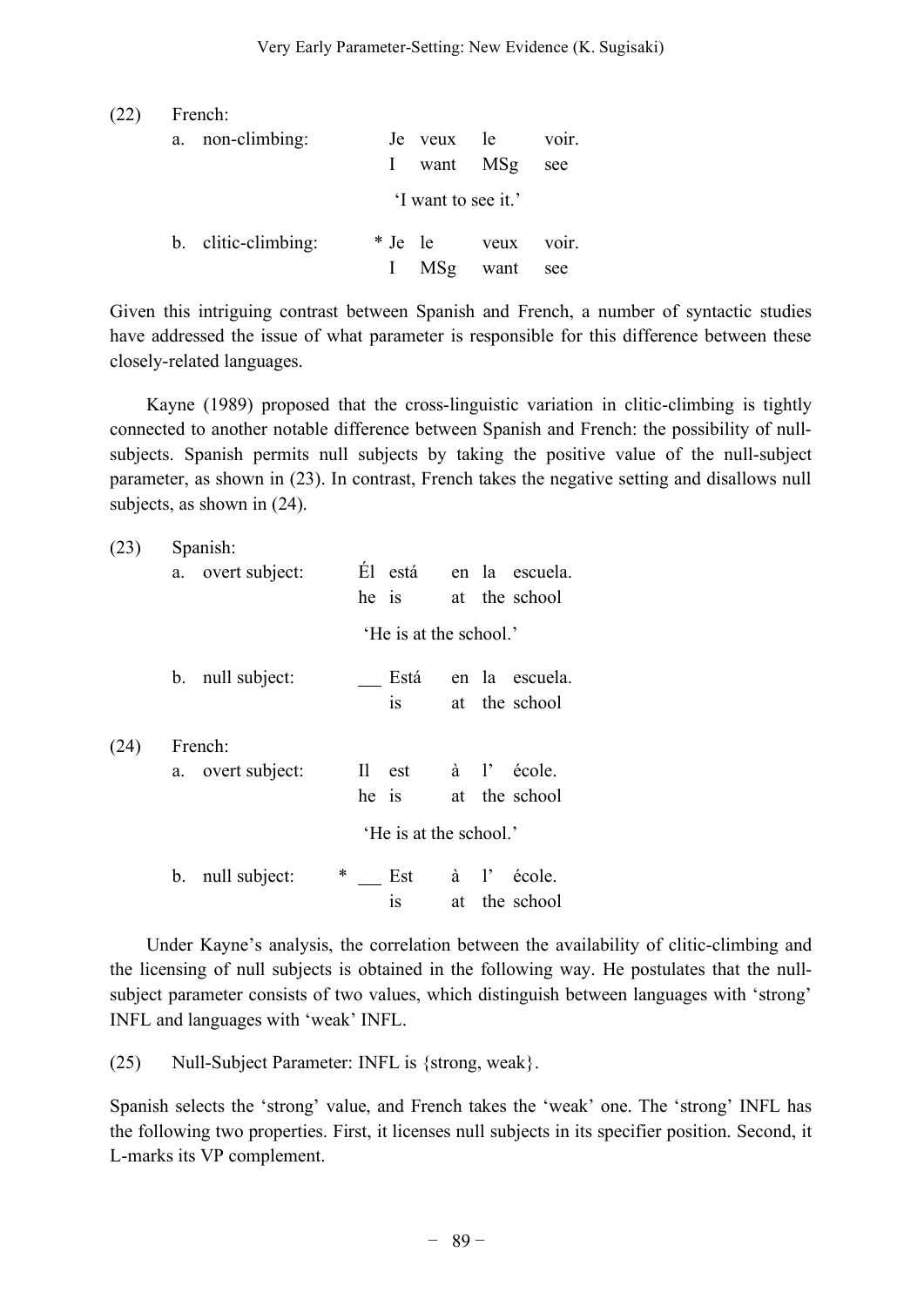*license* (26) a. *pro* strong Infl [VP … ] b. … V [IP PRO strong Infl **[VP** … clitic … **]** *L-mark*

In order for a clitic to move up from an infinitival complement to the matrix clause, it must be able to escape from the infinitival VP. However, VP is potentially a barrier to antecedent government, and it loses its barrierhood only when it is L-marked by a 'strong' INFL. Thus, clitic-climbing is possible only in languages with the 'strong' INFL that licenses null subjects.<sup>10,11</sup>

## **4.2. Prediction for the Acquisition of Spanish**

Under Kayne's (1989) parametric system, the availability of clitic-climbing follows from the positive setting of the null-subject parameter. As for child language, the hypothesis of VEPS claims that the null-subject parameter is set correctly from the earliest observable stages. If both of these claims are correct, then the essential prerequisite for clitic-climbing is available to children from very early on and hence we make the following prediction.

- (27) Prediction for Acquisition:
	- a. Spanish-learning children will begin to use clitic-climbing as soon as they acquire other relevant knowledge (specifically, clitics and infinitival complements).
	- b. In other words, they will never go through a stage in which the non-climbing option (as in (21a)) is consistently chosen over clitic-climbing (as in (21b)).

# **4.3. Transcript Analysis**

In order to evaluate the acquisitional prediction in (27), we selected five longitudinal corpora for Spanish from the CHILDES database (MacWhinney 2000), which provide a total sample of more than 23,000 lines of child speech. The corpora we analyzed are summarized in (28).

<sup>&</sup>lt;sup>10</sup> Under Kayne's account, *wh*-movement in French escapes VP by adjoining to this maximal projection. Clitics do not have this option because clitics, being heads, may adjoin to another head but never to a maximal projection.

<sup>&</sup>lt;sup>11</sup> For a minimalist implementation of Kayne's parametric proposal, see Ogawa (2003).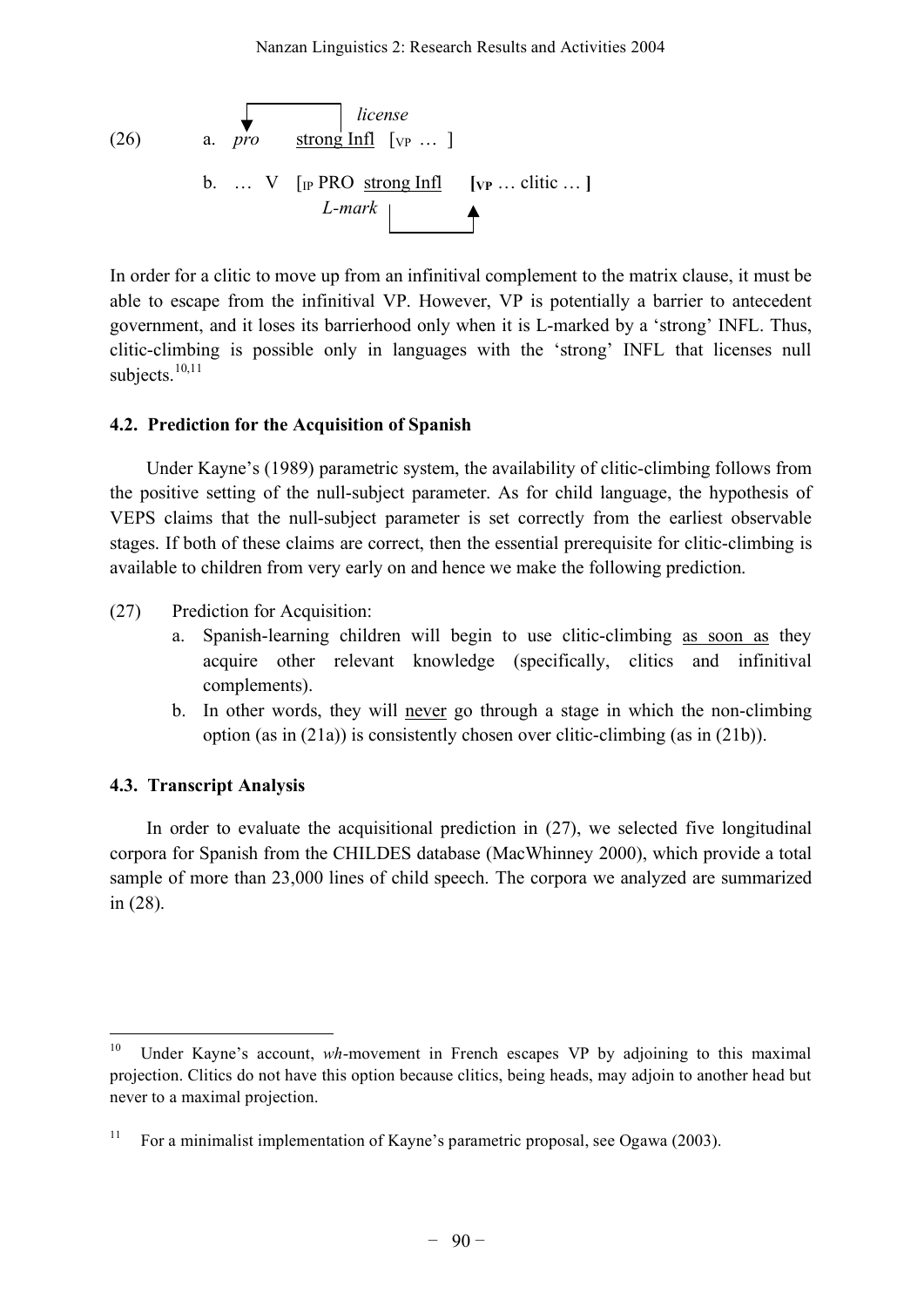| Child  | Age          | $#$ of child utterances | Collected by               |
|--------|--------------|-------------------------|----------------------------|
| Juan   | $2:8 - 4:8$  | 2,520                   | Linanza                    |
| Koki   | $1:7 - 2:11$ | 4,303                   | Montes (Montes 1987, 1992) |
| María  | $2:0 - 3:10$ | 7,706                   | Ornat (López Ornat 1994)   |
| Eduard | $1:4 - 3:10$ | 1,560                   | Serra                      |
| Emilio | $2:5 - 4:6$  | 7.129                   | Vila                       |

| (28) | Corpora Analyzed |  |
|------|------------------|--|
|      |                  |  |

The results are summarized in (29). We take the age of acquisition for a construction to be "the age of first clear use, followed soon after by additional uses" (Stromswold 1996, Snyder & Stromswold 1997).<sup>12</sup> One child (Eduard) produced only clitic-climbing forms by the end of his corpus. The remaining four children showed uses of both non-climbing and clitic-climbing forms. Among these four, two children (Koki and Emilio) produced the nonclimbing option first, and the other two children (Juan and María) produced the cliticclimbing form first. The former type of child is potentially problematic for the prediction in (27), which maintains that Spanish-learning children should never acquire the non-climbing option significantly earlier than clitic-climbing.

In order to determine whether the observed age difference between the acquisition of the non-climbing form and the acquisition of clitic-climbing is statistically significant in the development of these two children, we counted the number of clear uses of non-climbing forms before the first clear use of clitic-climbing. We next calculated the relative frequency of the two constructions in the child's own speech, starting with the transcript after the first clear use of clitic-climbing, and continuing through the end of the corpus. We then used a Binomial Test to obtain the probability of sampling the observed number of tokens of the non-climbing construction simply by chance, before the first use of the clitic-climbing construction, under the null hypothesis that both became available concurrently and had the same relative probability of use as in later transcripts (Stromswold 1996, Snyder & Stromswold 1997).

The results of the statistical analysis show that the age-discrepancy did not reach significance ( $p > 0.10$  by Binomial Test). Thus, the prediction in (27) was borne out: We found no child who acquired the non-climbing form significantly earlier than clitic-climbing. These results in turn provide support for (i) Kayne's (1989) parametric proposal that the possibility of clitic-climbing follows directly from the positive setting of the null-subject parameter, and (ii) the VEPS hypothesis that the null-subject parameter constitutes one of the early-set parameters.

(29) Results of the Transcript Analysis:

 $12$  See Appendix 2 for the actual utterances.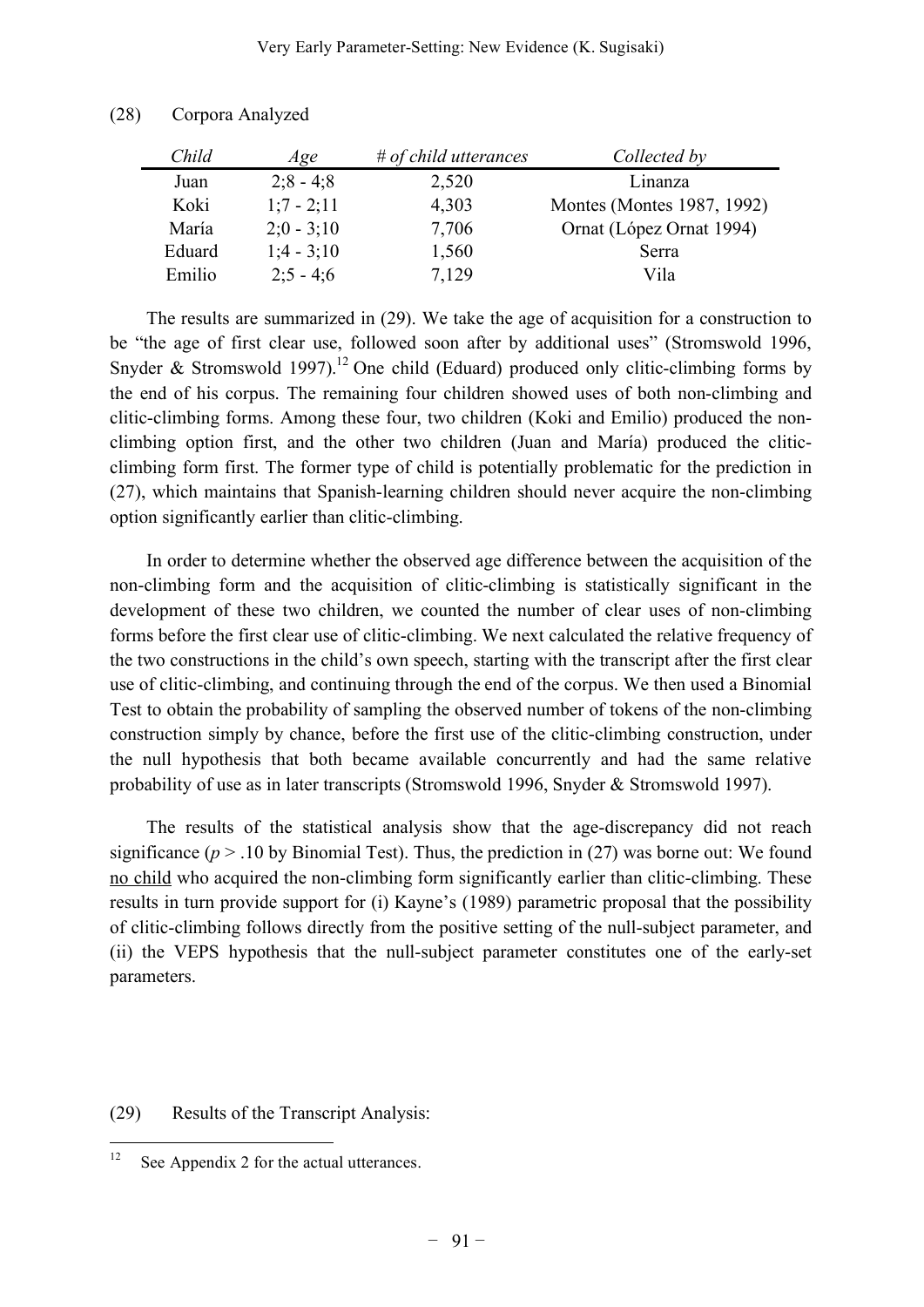#### Nanzan Linguistics 2: Research Results and Activities 2004

| Ages of First Clear Use |              |                 |         |  |  |  |
|-------------------------|--------------|-----------------|---------|--|--|--|
| Child                   | non-climbing | clitic-climbing | $=$     |  |  |  |
| Koki                    | 1:7          | 2:1             | p > .10 |  |  |  |
| Emilio                  | 2:5          | 2:8             | p > .10 |  |  |  |
| Juan                    | 3:9          | 2;8             | N/A     |  |  |  |
| María                   | 2:1          | 2:0             | N/A     |  |  |  |
| Eduard                  | Not attested | 3;10            |         |  |  |  |

## **5. Conclusion**

This study has provided two new pieces of evidence for the hypothesis of Very Early Parameter-Setting, as proposed by Wexler (1996, 1998). The first case-study presented data from child Japanese which reveal early setting of the word-order parameter, and the second case-study showed that the acquisition of clitic-climbing in Spanish is consistent with the prediction from the early setting of the null-subject parameter. Such early acquisition of language-particular knowledge lends further support to the postulation of innate constraints on language variation.

These findings lead to a broader question. Is the 'strongest' form of VEPS correct? In other words, does VEPS hold for the setting of every parameter? Some recent acquisition studies indicate that the answer is no (see Snyder 2001, 2002, and Sugisaki 2003). In this case, a sensible following question would be what distinguishes the parameters that undergo early fixation from those that undergo delayed fixation. A few recent studies have already started to address this important issue (e.g. Guasti 2003, Rizzi 2004), but I will leave my own investigation for future research.

#### **Appendix 1: Examples from Child Japanese**

| (30) |         | Examples from Aki's speech: |                   |                                  |                                          |  |                       |
|------|---------|-----------------------------|-------------------|----------------------------------|------------------------------------------|--|-----------------------|
|      | a.      | (S)OV:                      | koko<br>here      | juusu<br>soft drinks sell        | utteru.                                  |  |                       |
|      |         |                             |                   | 'This (shop) sells soft drinks.' |                                          |  | (file $36: 2; 7.12$ ) |
|      | $b_{-}$ | $wh$ -question:             | empitsu<br>pencil | doko                             | ittano@fp? <sup>13</sup><br>where went-Q |  |                       |
|      |         |                             |                   | 'Where did the pencil go?'       |                                          |  | (file $36: 2; 7.12$ ) |

c. (S)VO: a mite, kore!

<sup>&</sup>lt;sup>13</sup> The symbol " $@$ fp" stands for "final particle".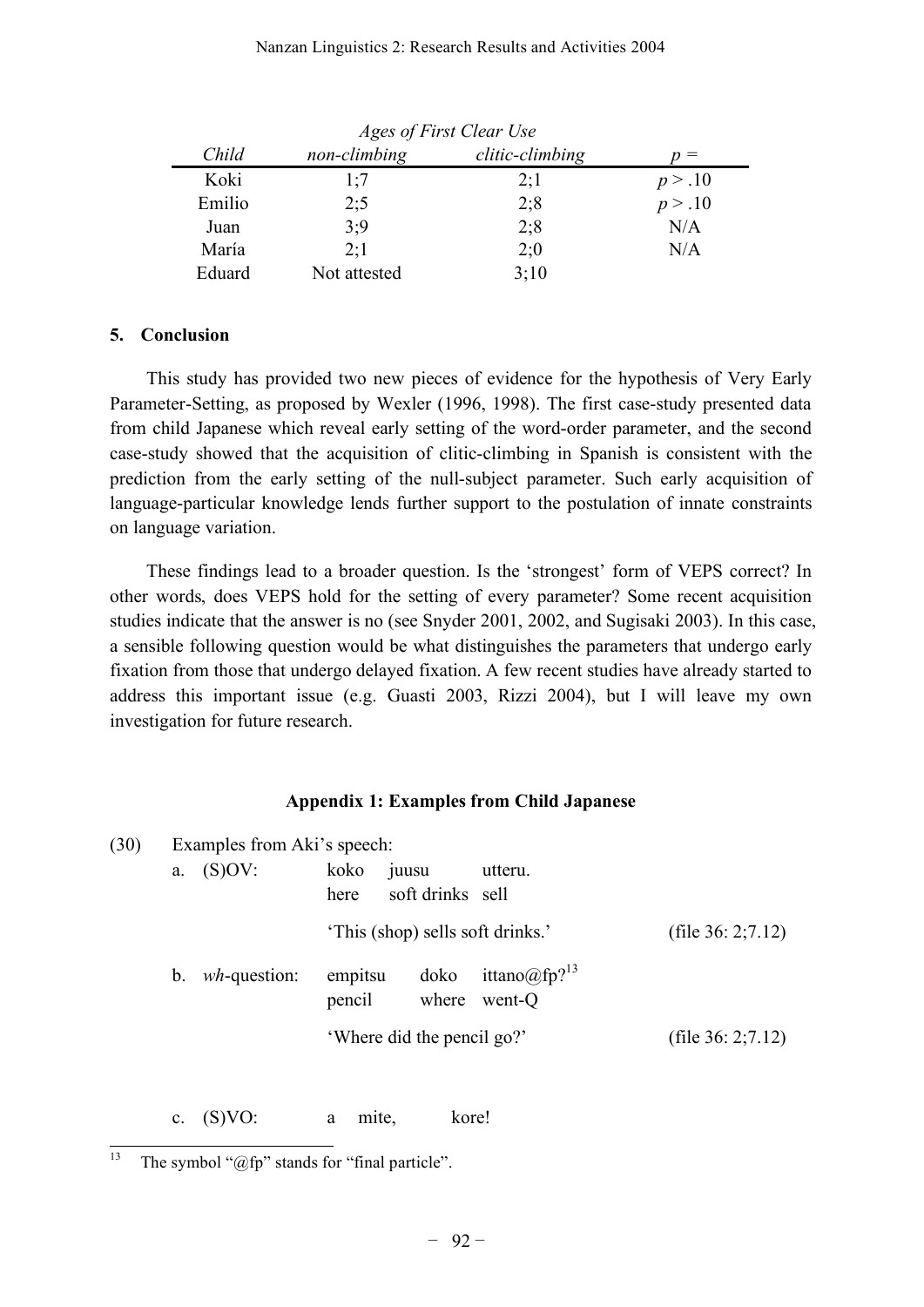|      |                                             | hey look<br>this                                                            |                           |
|------|---------------------------------------------|-----------------------------------------------------------------------------|---------------------------|
|      |                                             | 'Hey, look at this!'                                                        | (file $36: 2; 7.12$ )     |
| (31) | Examples from Ryo's speech:<br>(S)OV:<br>a. | Hirokun<br>tsukue ni<br>notta.<br>no<br>Hiro<br>Poss<br>desk<br>Dat         | got on                    |
|      |                                             | '(I) got on Hiro's desk.'                                                   | (file $r20927:2;9.27$ )   |
|      | $wh$ -question:<br>$\mathbf b$ .            | yatteru $no@fp$ ?<br>nani<br>doing<br>what<br>Q                             |                           |
|      |                                             | 'What (are you) doing?'                                                     | (file $r20927: 2;9.27$ )  |
|      | (S)VO:<br>$\mathbf{c}$ .                    | Ryookun<br>iku,<br>gakkoo.<br>wa<br><b>Ryo</b><br>Top<br>will-go school     |                           |
|      |                                             | 'Ryo will go to school.'                                                    | (file $r20913: 2;9.13$ )  |
| (32) | Examples from Tai's speech:<br>(S)VO:<br>a. | bokujoo<br>motteru<br>yo.<br>ranch<br>Excl<br>have                          |                           |
|      |                                             | '(I) have a ranch.'                                                         | (file $t940414:2;0.4$ )   |
|      | $wh$ -question:<br>$b$ .                    | doko<br>hoochoo<br>itchatta?<br>wa<br>kitchen knife<br>Top<br>where<br>went |                           |
|      |                                             | 'Where did the kitchen knife go?'                                           | (file $t940714:2;3.4$ )   |
|      | (S)VO:<br>$\mathbf{c}$ .                    | de motteru,<br>jibun<br>kore.<br>oneself by keep<br>this                    |                           |
|      |                                             | (I) keep this by myself.'                                                   | (file $t940526: 2;1.16$ ) |

# **Appendix 2: First Clear Uses in the Acquisition of Spanish**

| (33) | Koki:                        |                              |                                  |  |                    |                 |  |  |  |  |  |
|------|------------------------------|------------------------------|----------------------------------|--|--------------------|-----------------|--|--|--|--|--|
|      | non-climbing $(1,7)$ :<br>a. | no puede<br>not can          | cerrar+lo<br>$close+it-3pMSg-CL$ |  |                    |                 |  |  |  |  |  |
|      |                              |                              | 'I cannot close it.'             |  |                    |                 |  |  |  |  |  |
|      | b. clitic-climbing $(2,1)$ : | me<br>$1pSg-CL$ go           | <b>VOV</b>                       |  | a hacer<br>to make | popó<br>poo poo |  |  |  |  |  |
| (34  | Emilio:                      | 'I'm going to make poo poo.' |                                  |  |                    |                 |  |  |  |  |  |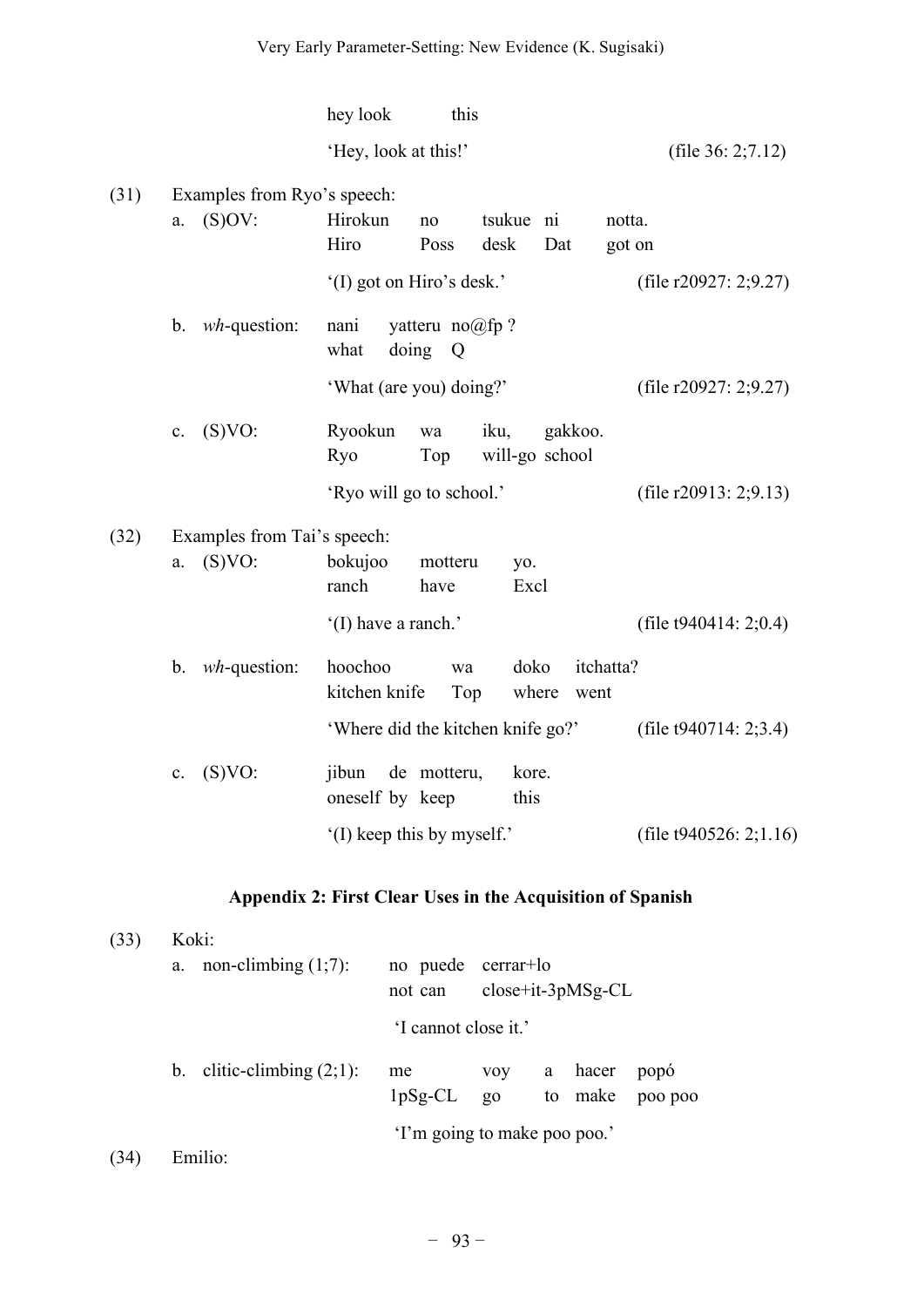|      | a.                          | non-climbing $(2,5)$ :       | <b>VOV</b><br>go                       |           | a poner+la<br>to put+3pFSg-CL    |            |                 | aquí<br>here                     |  |  |  |  |
|------|-----------------------------|------------------------------|----------------------------------------|-----------|----------------------------------|------------|-----------------|----------------------------------|--|--|--|--|
|      | 'I'm going to put it here.' |                              |                                        |           |                                  |            |                 |                                  |  |  |  |  |
|      |                             | b. clitic-climbing $(2,8)$ : | hoy<br>today                           |           | not 1pSg-CL can                  |            |                 | no me puedo levantar<br>stand up |  |  |  |  |
|      |                             |                              | 'I cannot stand up today.'             |           |                                  |            |                 |                                  |  |  |  |  |
| (35) | Juan:                       |                              |                                        |           |                                  |            |                 |                                  |  |  |  |  |
|      | a.                          | clitic-climbing $(2,8)$ :    | te                                     |           | tiene<br>$1pSg-CL$ has           | que<br>to  | bajar           | put down                         |  |  |  |  |
|      |                             |                              | 'He has to put you down.'              |           |                                  |            |                 |                                  |  |  |  |  |
|      |                             | b. non-climbing $(3,9)$ :    | todos                                  |           | a<br>everybody to catch+3pFSg-CL | $coger+la$ |                 |                                  |  |  |  |  |
|      |                             |                              | 'Everybody go to catch it.'            |           |                                  |            |                 |                                  |  |  |  |  |
| (36) |                             | María:                       |                                        |           |                                  |            |                 |                                  |  |  |  |  |
|      | a.                          | clitic-climbing $(2,0)$ :    | me<br>1pSg                             | <b>go</b> | a<br>vas                         | to buy     | comprar         | unos?<br>ones                    |  |  |  |  |
|      |                             |                              | 'Are you going to buy me some ones?'   |           |                                  |            |                 |                                  |  |  |  |  |
|      |                             | b. non-climbing $(2,1)$      | vamos a guardar+los<br><b>go</b><br>to |           | lock+3pMPl-CL                    |            |                 |                                  |  |  |  |  |
|      |                             |                              | 'Let's lock them.'                     |           |                                  |            |                 |                                  |  |  |  |  |
| (37) |                             | Eduardo:                     |                                        |           |                                  |            |                 |                                  |  |  |  |  |
|      | a.                          | clitic-climbing $(3;10)$ :   | la<br>3pFSg                            |           | <b>VOV</b><br><b>go</b>          | a          | poner<br>to put |                                  |  |  |  |  |
|      |                             |                              | 'I'm going to put it.'                 |           |                                  |            |                 |                                  |  |  |  |  |
|      | b.                          | non-climbing:                | not attested                           |           |                                  |            |                 |                                  |  |  |  |  |

#### **References**

Bloom, Paul (1990) "Subjectless Sentences in Child Language," *Linguistic Inquiry* 21, 491-504. Brown, Roger (1973) *A First Language: The Early Stages*, Harvard University Press, Cambridge, MA. Chomsky, Noam (1981) *Lectures on Government and Binding*, Foris, Dordrecht. Crain, Stephen and Rosalind Thornton (1998) *Investigations in Universal Grammar: A Guide to Experiments on the Acquisition of Syntax and Semantics*, MIT Press, Cambridge, MA.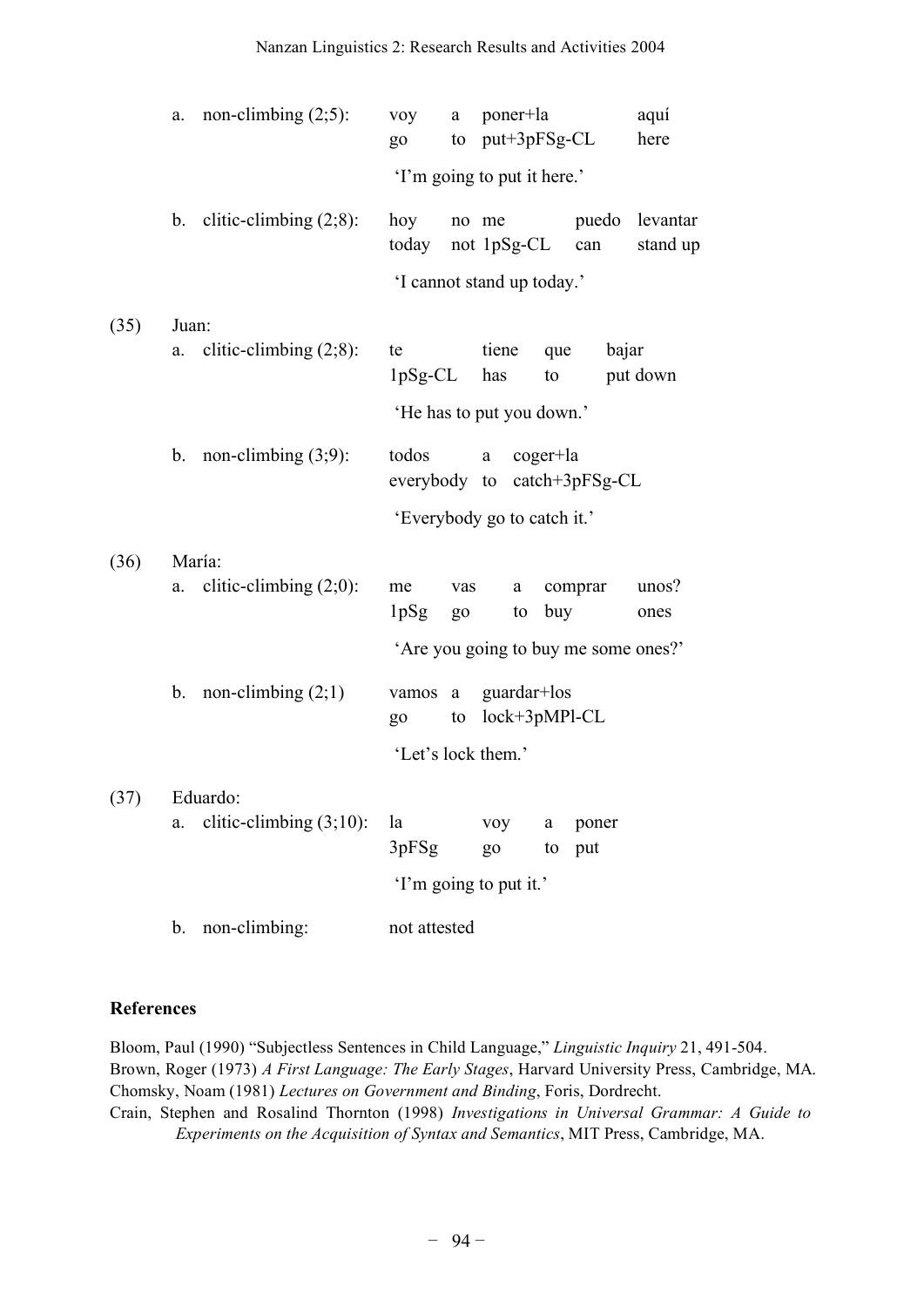- Guasti, Maria Teresa (2003) "How Parameters are Set and the Order of Setting," in Yukio Otsu ed., *The Proceedings of the Fourth Conference on Psycholinguistics*, Hituzi Syobo, Tokyo, 23- 58.
- Hoekstra, Teun, and Nina Hyams (1998) "Aspects of Root Infinitives," *Lingua* 106, 81-112.
- Hyams, Nina (1986) *Language Acquisition and the Theory of Parameters*, Reidel, Dordrecht.
- Hyams, Nina (2001) "Now You Hear It, Now You Don't: The Nature of Optionality in Child Grammars," in Anna H.-J. Do, Laura Domínguez and Aimee Johansen eds., *Proceedings of the 25th Annual Boston University Conference on Language Development*, Cascadilla Press, Somerville, MA, 34-58.
- Kayne, Richard (1989) "Null Subjects and Clitic Climbing," in Osvaldo Jaeggli and Ken Safir eds., *The Null Subject Parameter*, Reidel, Dordrecht, 239-261.
- Koizumi, Masatoshi (2002) "The Split VP Hypothesis: Evidence from Language Acquisition," in *Proceedings of the Third Formal Approaches to Japanese Linguistics Conference, MITWPL 41*, MIT Working Papers in Linguistics, Cambridge, MA, 267-285.
- Kuno, Susumu (1978) *Danwa-no Bunpoo [Grammar of Discourse]*, Taishukan, Tokyo.
- López Ornat, Susana (1994) *La Adquisición de la Lengua Española*, Siglo XXI, Madrid.
- MacWhinney, Brian (2000) *The CHILDES Project: Tools for Analyzing Talk*, Lawrence Erlbaum, Mahwah, NJ.
- Miyata, Susanne (2004a) *Japanese: Aki Corpus*, TalkBank, Pittsburgh, PA, 1-59642-055-3.
- Miyata, Susanne (2004b) *Japanese: Ryo Corpus*, TalkBank, Pittsburgh, PA, 1-59642-056-1.
- Miyata, Susanne (2004c) *Japanese: Tai Corpus*, TalkBank, Pittsburgh, PA, 1-59642-057-X.
- Montes, Rosa (1987) *Secuencias de Clarificación en Conversaciones con Niños (Morphe 3-4)*, Universidad Autónoma de Puebla.
- Montes, Rosa (1992) *Achieving Understanding: Repair Mechanisms in Mother-Child Conversations*, Doctoral dissertation, Georgetown University.
- Nemoto, Naoko (1999) "Scrambling," in Natsuko Tsujimura ed., *The Handbook of Japanese Linguistics*, Blackwell, New York, 121-153.
- Ogawa, Yoshiki (2003) "Microparametric Syntax and Minimalist Syntax," *English Linguistics* 20, 299-355.
- Otsu, Yukio (1981) *Universal Grammar and Syntactic Development in Children: Toward a Theory of Syntactic Development*, Doctral dissertation, MIT, Cambridge, MA.
- Poeppel, David, and Ken Wexler (1993) "The Full Competence Hypothesis of Clause Structure in Early German," *Language* 69, 1-33.
- Rizzi, Luigi (1993/1994) "Some Notes on Linguistic Theory and Language Development: The Case of Root Infinitives," *Language Acquisition* 3, 371-394.
- Rizzi, Luigi (2004) "On the Grammatical Basis of Language Development: A Case Study," in Guglielmo Cinque and Richard Kayne eds., *Handbook of Comparative Syntax*, Oxford University Press, New York.
- Rodríguez-Mondoñedo, Miguel, William Snyder, and Koji Sugisaki (To appear) "Clitic-Climbing in Child Spanish and the Theory of Parameters," in *BUCLD 29 Proceedings Supplement*.
- Saito, Mamoru (1985) *Some Asymmetries in Japanese and Their Theoretical Implications*, Doctoral dissertation, MIT, Cambridge, MA.
- Snyder, William (2001) "On the Nature of Syntactic Variation: Evidence from Complex Predicates and Complex Word-Formation," *Language* 77, 324-342.
- Snyder, William (2002) "Parameters: The View from Child Language," in Yukio Otsu ed., *Proceedings of the Third Tokyo Conference on Psycholinguistics*, Hituzi Syobo, Tokyo, 27- 44.
- Snyder, William, and Karin Stromswold (1997) "The Structure and Acquisition of English Dative Constructions," *Linguistic Inquiry* 28, 281-317.